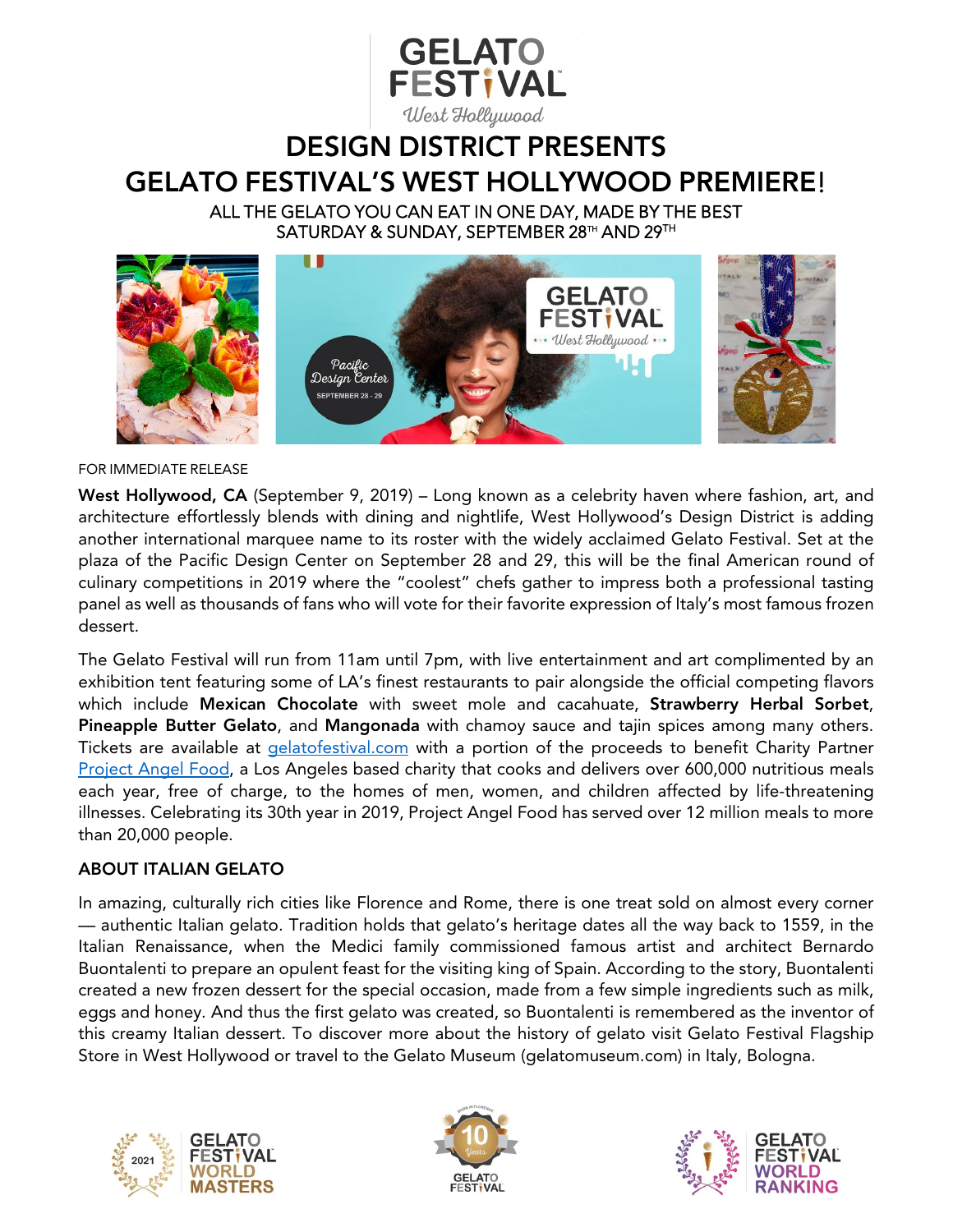

# ABOUT THE GELATO FESTIVAL

Gelato Festival America started in 2017 and the 2019 edition is the most exciting one yet, featuring four all-new locations and an award-winning roster of gelato chefs. To download high-res pictures of Gelato Festival America, please click [here.](https://www.dropbox.com/sh/hm8cv70iuf3e3w0/AAC7mz_yPXEkeb6SCRUQByDJa/Highlights%202018?dl=0&subfolder_nav_tracking=1)

MEDIA CONTACTS: Sally Fischer PR — (212) 246-2977 [sfpr@sallyfischerpr.com](mailto:sfpr@sallyfischerpr.com)

Website: gelatofestival.com

SOCIAL MEDIA: Facebook: GelatoFestivalAmerica Twitter: GelatoFestUS Instagram: GelatoFestivalAmerica

For more information regarding Gelato Festival's flagship store, please contact Amy McCullaugh or Nastassia Johnson [amy@thisisna.com](mailto:amy@thisisna.com) / [nastassia@thisisna.com](mailto:nastassia@thisisna.com)

# Thanks to the partners and sponsors of Gelato Festival America:

Charity Partner: Project Angel Food — Project Angel Food prepares and delivers healthy meals to feed people impacted by serious illness, bringing comfort and hope every day. For more information, visi[t angelfood.org](https://www.angelfood.org/)

Title Sponsor: Design District — The West Hollywood Design District (WHDD) Business Improvement District works to promote the district as a premier destination for art, fashion, design, restaurants and specialty retail. The WHDD Board of Directors and its marketing team represent the best interests of over 300 district businesses by creating events and initiatives aimed to build community between members, consumers and the City of West Hollywood. For more information, visit [westhollywooddesigndistrict.com](https://www.westhollywooddesigndistrict.com/)

West Hollywood Partner: Pacific Design Center — Award-winning Pacific Design Center is the West Coast's leading resource for the traditional and contemporary residential and contract furnishings, fabrics, floor coverings, architectural products, wallcoverings, lighting, kitchen and bath products, and accessories. For more information, visit [pacificdesigncenter.com](https://www.pacificdesigncenter.com/)

Strategic Partner: Carpigiani — Carpigiani Corporation has been serving the foodservice market since 1946, as the leading manufacturer of gelato equipment in the world. In the US, Carpigiani hosts the Frozen Dessert University, providing unparalleled professional education on frozen desserts for future gelato entrepreneurs. In 2012, they founded the Gelato Museum, one of the "coolest" museums in the world, dedicated to the history of gelato. For more information, visit [carpigiani.com/usa,](http://www.carpigiani.com/usa) [frozendessertuniversity.com,](http://www.frozendessertuniversity.com/) [gelatouniversity.com/usa,](http://www.gelatouniversity.com/usa) [gelatomuseum.com](http://www.gelatomuseum.com/en)

Gelato World Tour — Launched in May 2013, this international event, whose second edition culminated in the September 2017 Grand Finale, was created to spread the culture of gelato to the general public throughout the world. Starting in 2018, Gelato World Tour is a partner of Gelato Festival World Masters. For more information, visi[t gelatoworldtour.com](http://www.gelatoworldtour.com/)

Strategic Partner: Sigep - Italian Exhibition Group - Sigep is the International Trade Show of Artisan Gelato, Pastry, Bakery and the Coffee World of Italian Exhibition Group. Next edition: Rimini Expo Centre, from 18th to 22<sup>rd</sup> of January 2020. The event has undisputed international leadership as the trade fair for professional operators all over the world, anticipating the latest trends and innovations of foodservice in the five supply chains on show. Flavia Morelli, group brand manager of the Food & Beverage Division of Italian Exhibition Group (IEG), says, "SIGEP is IEG's leading international expo for artisan Gelato, Pastry, Bakery and the coffee world. With Gelato Festival, it is the key player, along with other partners, of a project that promotes, also in the USA, a supply chain targeting innovation and export, but rooted in an unbeatable tradition as far as product quality and flavor are concerned. The diffusion of Italian-made artisan gelato is already widespread also in the United States and is borne out by the offer of over 1,000 sales outlets, with a turnover that we are confident will exceed 500 million dollars in 2020. This business will be present at SIGEP, which is held annually at Rimini Expo Centre (from 18th to 22nd January in 2020), undisputedly one of the key events worldwide for sweet food service. SIGEP is a powerhouse of ideas for increasing the entire sector's business." For more information, visit [sigep.it](https://en.sigep.it/)

Global Partner: Air Italy — Air Italy is an Italian airline with its main operating base in Milan Malpensa. Beginning in June 2018, Air Italy offers direct flights from North America to Italy from New York, Los Angeles, San Francisco and Toronto. Air Italy has expanded its network to serve North America also with seamless scheduled connections between Milan and central and southern Italy, namely Rome, Naples, Palermo, Catania, Lamezia Terme, Cagliari and Olbia. Air Italy's new long-haul Airbus